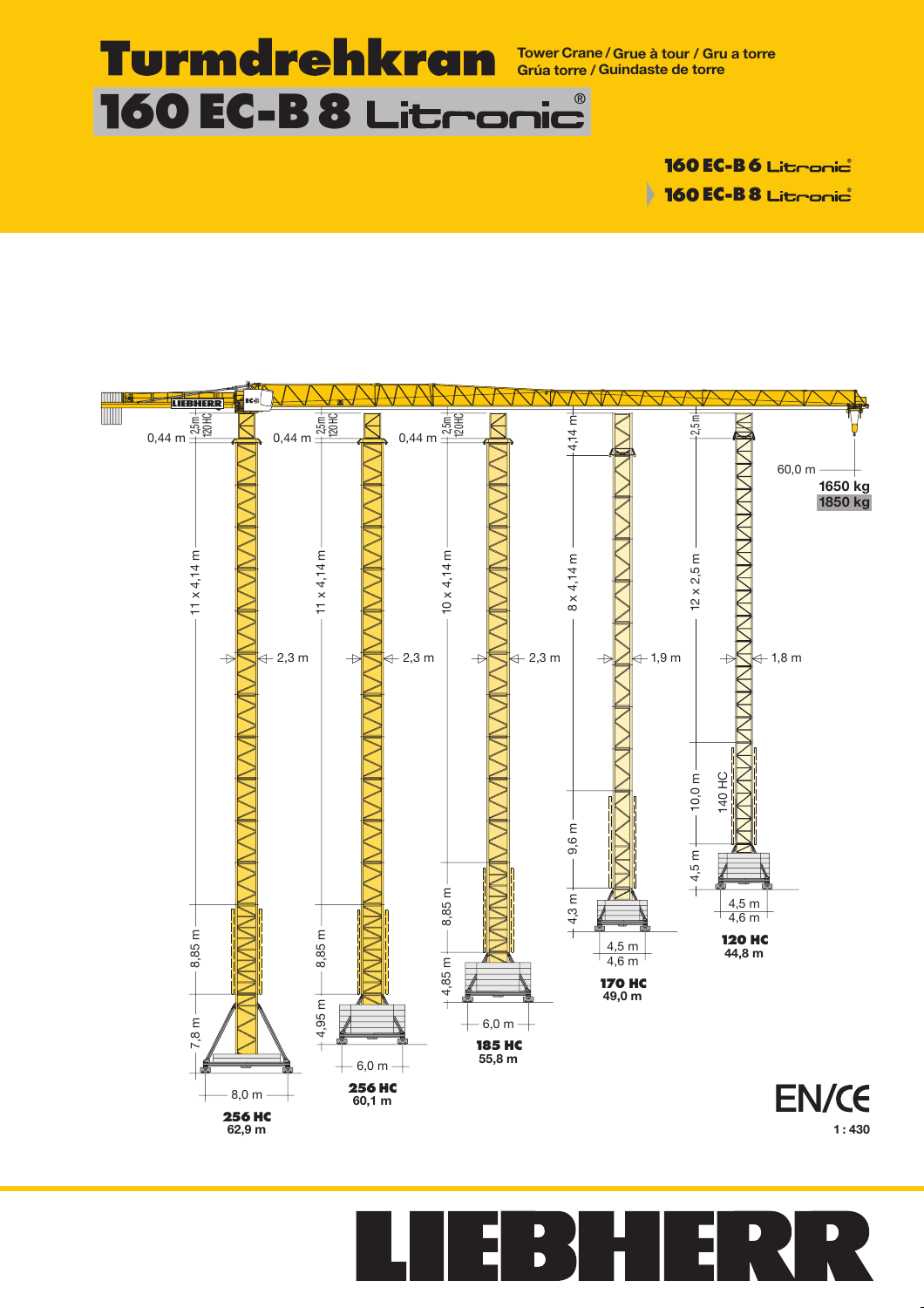

**1) Turmstück oder Kletterturmstück.** / Tower section or climbing tower section. / Élément de mât ou élément de mât télescopable. / Elemento **2 )** torre oppure elemento torre telescopabile. / Tramo torre o tramo torre trepable. / Segmento de torre ou segmento de torre para ascensão. **Turmstück 120 HC.** / Tower section 120 HC. / Elément de mât 120 HC. / Elemento di torre 120 HC. / Tramo torre 120 HC. Segmento de torre 120 HC.



**Hubhöhe Hoisting height / Hauteur sous crochet / Altezza di sollevamento / Altura bajo gancho / Altura de montagem**

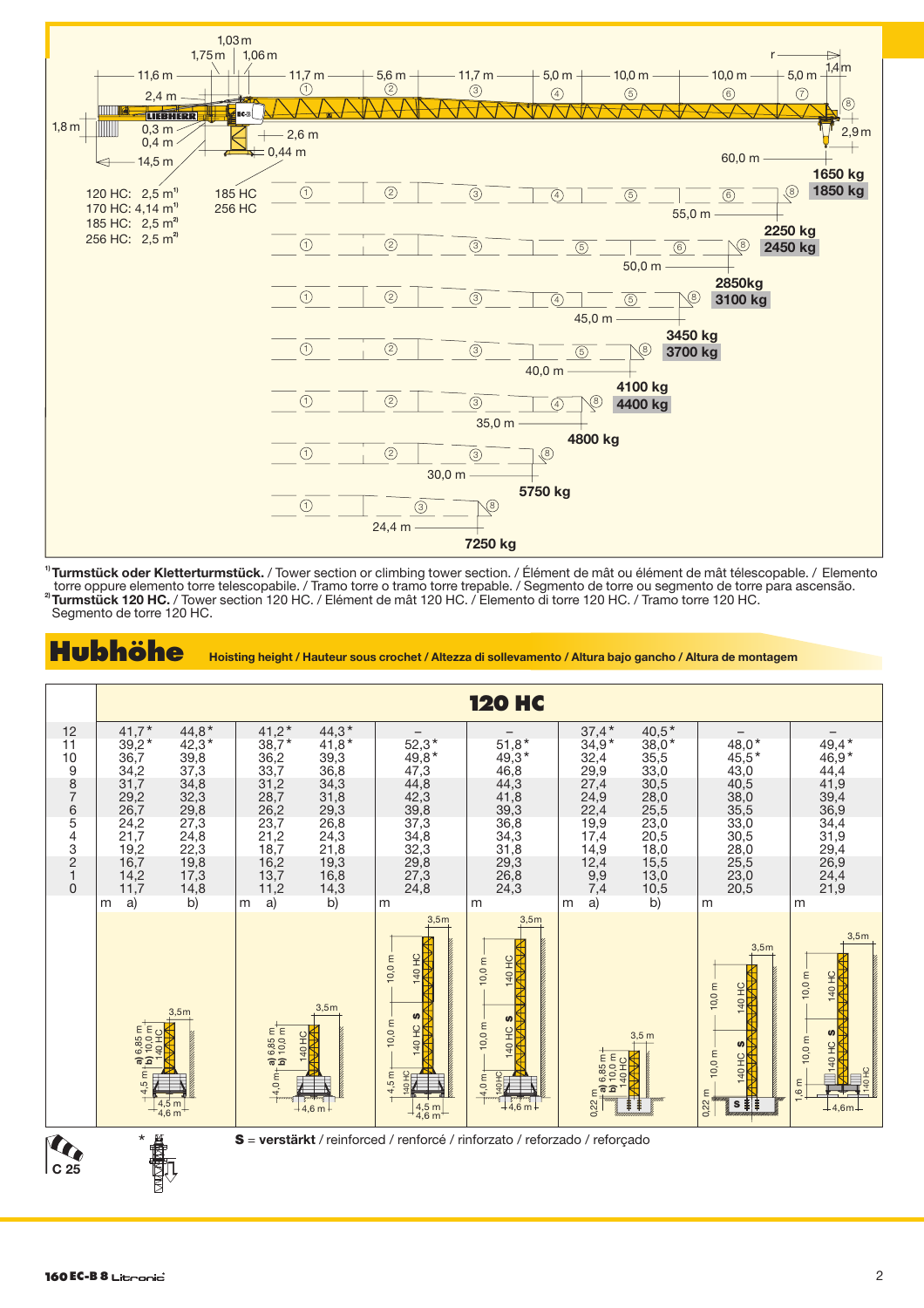## Ausladung und Tragfähigkeit **Radius and capacity / Portée et charge / Sbraccio**

**e portata /Alcances y cargas / Alcance e capacidade de carga**



**Hubhöhe Hoisting height / Hauteur sous crochet / Altezza di sollevamento / Altura bajo gancho / Altura de montagem**



**Weitere Hubhöhen, Auslegerlängen sowie Klettern im Gebäude auf Anfrage.** / Further hoist heights and jib lenghts as well as climbing in side the building on request. / Autres hauteurs sous crochet et longueurs de flèche ainsi que hissage dans le bâtiment sur demande. / Ulteriori altezze gancio, lunghezze braccio così come telescopaggio all'interno dell'edificio: su richiesta. / Para alturas bajo gancho superiores, otros alcances y trepado en el interior del edificio, consultar. / Outras alturas de elevação, comprimentos de lança e subida no edificio: sob consulta.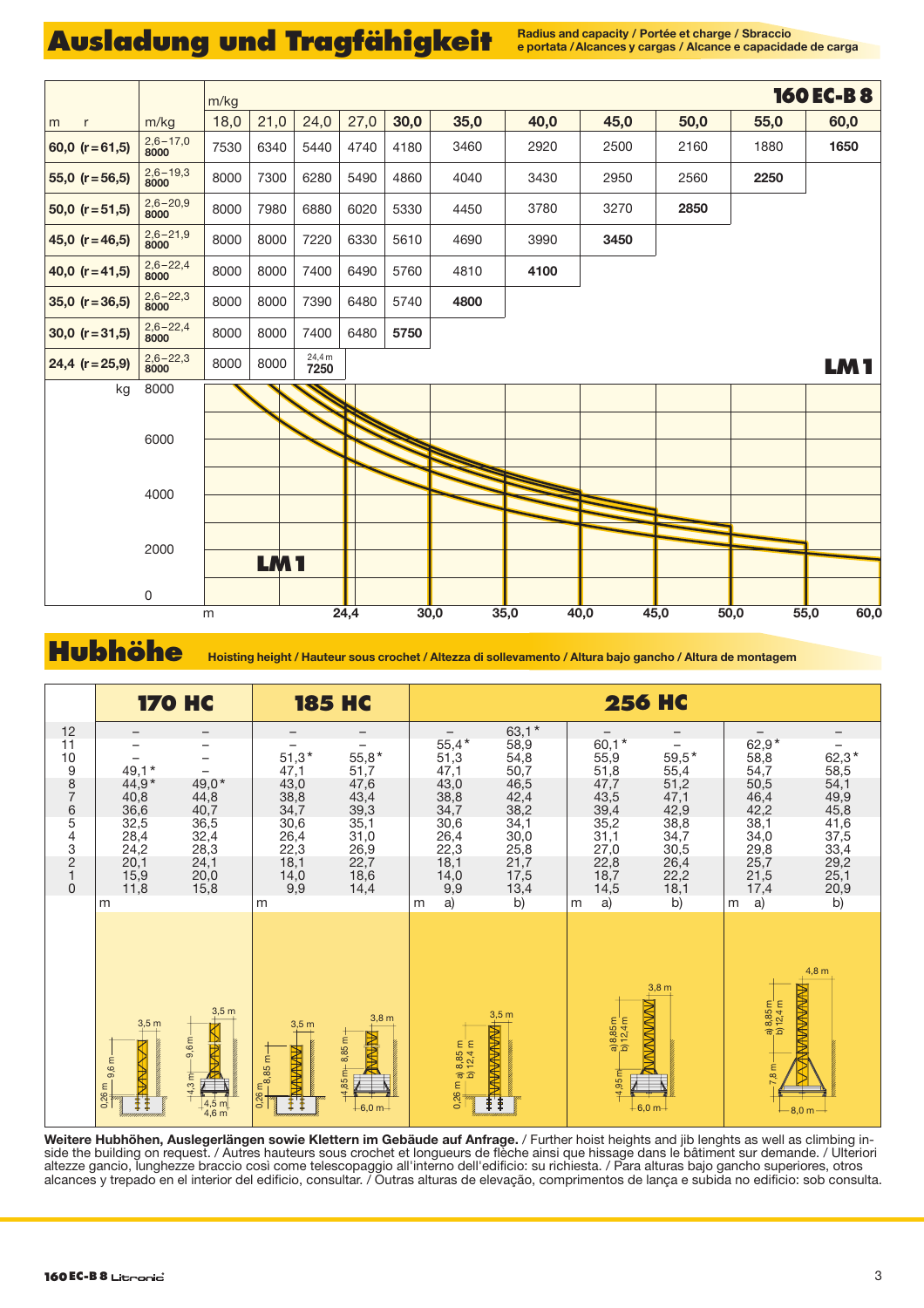## Ausladung und Tragfähigkeit **Radius and Capacity / Portée et charge / Sbraccio**

**e portata /Alcances y cargas / Alcance e capacidade de carga**



Antriebe Litronic **Response d'entraînement Azionamenti / Mecanismos / Mecanismos**



**\*\* Weitere Hublastdaten: siehe Betriebsanleitung.** / Further hoist load data: see instruction manual. / Autres données de la charge de levage: voir manuel d'instruction. / Altri dati sui carichi sollevati: consultare il manuale d'istruzione. / Alturas bajo grancho superiores según manual. / Outras tabelas de carga: consultar manual de instruções.

**LM2 Abweichende Geschwindigkeiten und Betriebsbedingungen.** / Variant speeds and service conditions. / Vitesses et conditions de fonctionnement différentes. / Differenti velocità e condizioni di funzionamento. / Otras velocidades y características de funcionamiento. Outras velocidades e caracteristicas de funcionamento.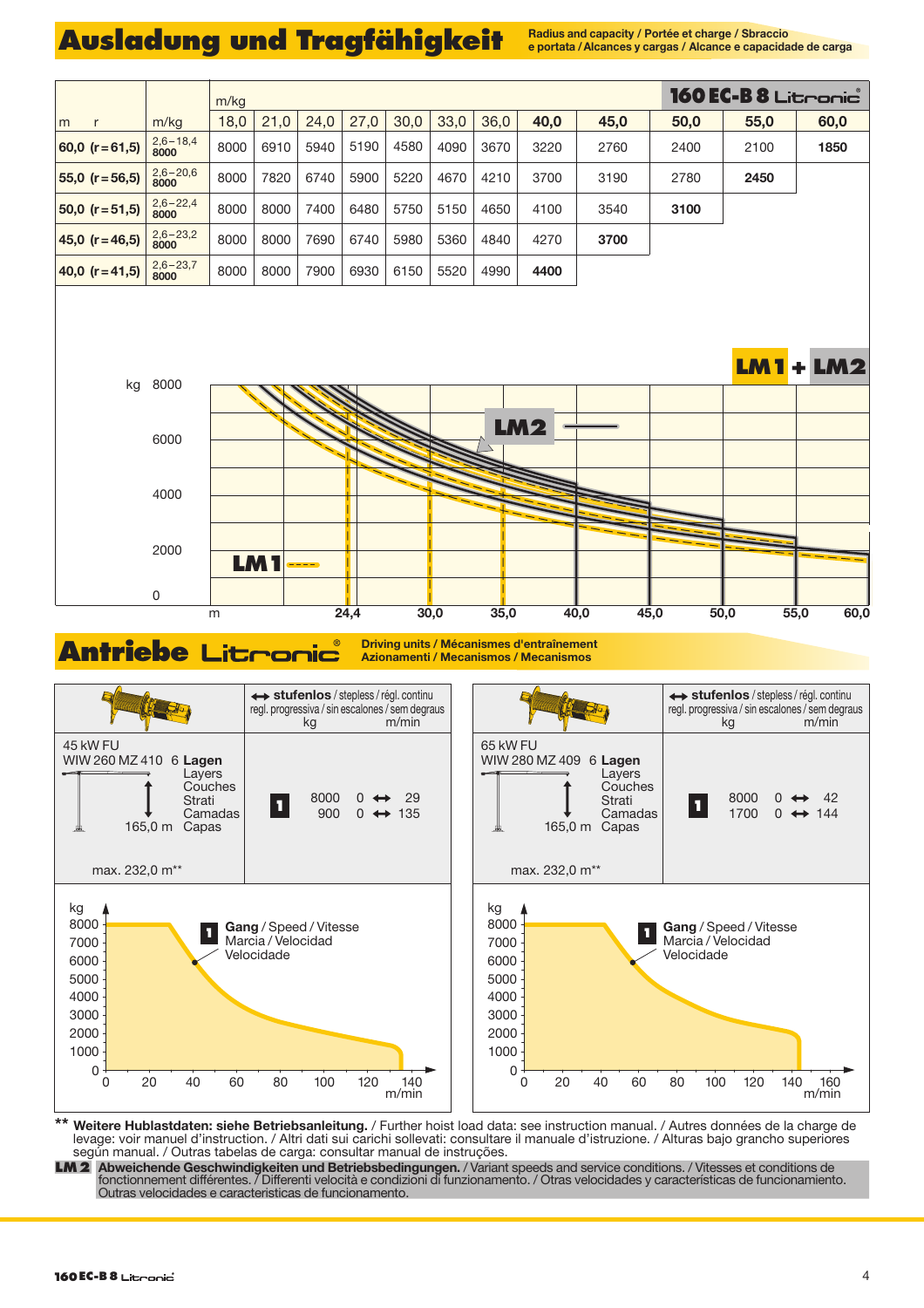# **Antriebe Litronic**

**Driving units / Mécanismes d'entraînement<br>Azionamenti / Mecanismos / Mecanismos** 

|                   | U/min<br>$0 \leftrightarrow 0,8$ sl./min<br>tr./min | 7,5 kW FU                                                                 |  |  |  |  |
|-------------------|-----------------------------------------------------|---------------------------------------------------------------------------|--|--|--|--|
| $\Leftrightarrow$ | $0 \leftrightarrow 100.0$ m/min                     | 5,5 kW FU                                                                 |  |  |  |  |
|                   | 25,0 m/min                                          | 2 x 4,0 kW (120 HC)<br>2 x 7,5 kW (256 HC)<br>2 x 5,5 kW (185 HC, 170 HC) |  |  |  |  |



**kVA reduzierbar bei zu geringer Netz-Anschlussleistung, siehe BAL.** kVA can be reduced in case of too little power of the mains, see instruc- tion manual. / kVA peut être réduit en cas de trop faible puissance du réseau, voir manuel d'instruction. / kVA riducibili in caso di potenza di rete ridotta (si veda manuale uso e manutenzione) / kVA variable para potencia de red demasiado pequeña, ver Manual de instrucciones. kVA reduzível no caso de capacidade da rede elétrica muito baixa, ver manual de instruções.

#### **Kolli-Liste Packing List / Liste de colisage / Lista dei colli / Lista de contenido / Lista de embalagem**

Montagegewichte: siehe Betriebsanleitung. / Erection weights: see instruction manual. / Poids de montage: voir manuel de service.<br>Pesi di montaggio: vedasi le istruzioni sull'uso. / Peso para el montaje: según manual. / Pe

|                                                     |                                                     | <b>Kranoberteil</b>                                                                                                                                                       | Upper part of crane / Partie supérieure de grue / Parte superiore della gru<br>Parte superior grúa / Parte superior do guindaste |              |                     |                                                | L(m)                                          | B(m)                                       | H(m)                                        | kg*                                                                            |
|-----------------------------------------------------|-----------------------------------------------------|---------------------------------------------------------------------------------------------------------------------------------------------------------------------------|----------------------------------------------------------------------------------------------------------------------------------|--------------|---------------------|------------------------------------------------|-----------------------------------------------|--------------------------------------------|---------------------------------------------|--------------------------------------------------------------------------------|
| Pos.<br>Item<br>Rep<br>Voce<br>Pos.<br>Ref<br>1     | Anz.<br>Qty.<br>Qte.<br>Qta.<br>Cant.<br>Cant.<br>1 | <b>Drehbühne kpl.</b> / Slewing platform cpl.<br>Ensemble mât cabine cpl. / Piattaforma<br>girevole compl. / Conjunto plataforma<br>de giro / Plataforma giratória compl. |                                                                                                                                  |              | B                   |                                                | 5,52                                          | 2,32                                       | 2,52                                        | 7750                                                                           |
| $\overline{2}$                                      | $\mathbf{1}$                                        | Gegenausleger / Counter-jib<br>Contre-flèche / Controbraccio<br>Contrapluma / Contra-lanca                                                                                |                                                                                                                                  |              |                     |                                                | 11.74                                         | 2.27                                       | 2,44                                        | 6950                                                                           |
| 3                                                   | $\overline{1}$                                      | Ausleger-Anlenkstück / Jib heel section<br>Pied de flèche / Settore articolato di<br>braccio / Pluma tramo primero<br>Base articulada de lanca                            |                                                                                                                                  |              |                     |                                                | 11,95                                         | 1,31                                       | 2,34                                        | $\times$ 3050                                                                  |
| 4                                                   | $\overline{1}$                                      | Ausleger-Zwischenstück / Intermediate jib<br>section / Elément intermédiaire de flèche<br>Spezzone di braccio / Tramo intermedio pluma<br>Peça suplementar da lança       |                                                                                                                                  |              | B                   |                                                | 5.84                                          | 1,20                                       | 2,28                                        | (2)<br>900                                                                     |
| 5                                                   | $\mathbf{1}$                                        | Ausleger-Zwischenstück / Intermediate jib<br>section / Elément intermédiaire de flèche<br>Spezzone di braccio / Tramo intermedio pluma<br>Peça suplementar da lança       |                                                                                                                                  |              | B                   |                                                | 11,92                                         | 1,20                                       | 2,27                                        | 3 1580                                                                         |
| 6                                                   | $\mathbf{1}$                                        | Ausleger-Zwischenstück / Intermediate jib<br>section / Elément intermédiaire de flèche<br>Peca suplementar da lanca                                                       | Spezzone di braccio / Tramo intermedio pluma                                                                                     |              |                     |                                                | 5.21<br>10.20<br>10,20<br>5,17                | 1.20<br>1.20<br>1,20<br>1.20               | 1.65<br>1,65<br>1,65<br>1,65                | 590<br>$\circled{4}$<br>920<br>$\circledS$<br>$\circledS$<br>620<br>300<br>(7) |
| $\overline{7}$                                      | $\overline{1}$                                      | Ausleger-Kopfstück / Jib head section<br>Pointe de flèche / Punta freccia<br>Tramo punta de pluma / Cabeca de lança                                                       |                                                                                                                                  | Ħ            | ொ                   |                                                | 1,48                                          | 1,36                                       | 1,86                                        | 8 160                                                                          |
| 8                                                   | $\mathbf{1}$                                        | Laufkatze und Lasthaken / Trolley and hook<br>Chariot de distribution et crochet / Carrello<br>con gancio / Carrito y gancho / Carro de<br>ponte e gancho                 |                                                                                                                                  |              |                     |                                                | 1.79                                          | 1.38                                       | 1.42                                        | 750                                                                            |
| Tower / Mât / Torre<br>Turm<br><b>Torre / Torre</b> |                                                     |                                                                                                                                                                           |                                                                                                                                  |              |                     |                                                |                                               |                                            |                                             |                                                                                |
| 9                                                   | 12<br>9<br>10<br>12                                 | Turmstück / Tower section<br>Elément de mât / Elemento di torre<br>Tramo torre / Torre                                                                                    |                                                                                                                                  |              | $\overline{B}$      | 120 HC<br>170 HC<br>185 HC<br>256 HC           | 2.50<br>4,14<br>4.14<br>4,14                  | 1.80<br>1,90<br>2,30<br>2,30               | 1.80<br>1,90<br>2,30<br>2,30                | 1090<br>1850<br>2240<br>2300                                                   |
| 10                                                  | 6<br>3                                              | Turmstück lang / Long tower section<br>Elément de mât long / Elemento di torre, lungo<br>Tramo de torre largo / Peça de torre, comprida                                   |                                                                                                                                  |              | $\overline{B}$      | 120 HC<br>120 HC<br>120 HC                     | 5.00<br>10.00<br>12,50                        | 1.80<br>1.80<br>1,80                       | 1.80<br>1.80<br>1,80                        | 1830<br>3430<br>4200                                                           |
| 11                                                  | $\overline{1}$                                      | Grundturmstück / Base tower section<br>Mât de base / Elemento di torre base<br>Tramo base / Peca de base de torre                                                         |                                                                                                                                  | <b>NVNVN</b> | B                   | 140 HC<br>140 HC<br>170 HC<br>185 HC<br>256 HC | 6.85<br>10,00<br>9.60<br>8.85<br>8,85 (12,42) | 1.80<br>1,80<br>1,90<br>2.30<br>2,30(2,30) | 1,80<br>1,80<br>1.90<br>2.30<br>2,30 (2,30) | 2930<br>3990<br>4480<br>4280<br>4830 (7940)                                    |
| $12 \quad 1$                                        |                                                     | Kletterturmstück / Climbing tower section<br>Elément de hissage de mât / Elemento torre<br>di telescopaggio / Tramo de trepado<br>Tramo de telescopagem                   |                                                                                                                                  |              | $\overline{H}$<br>B | 120 HC                                         | 2,75                                          | 2,20                                       | 2,45                                        | 1450                                                                           |
|                                                     |                                                     |                                                                                                                                                                           |                                                                                                                                  |              | Ĥ<br>B              | 170 HC                                         | 4,30                                          | 2,30                                       | 2,45                                        | 2280                                                                           |